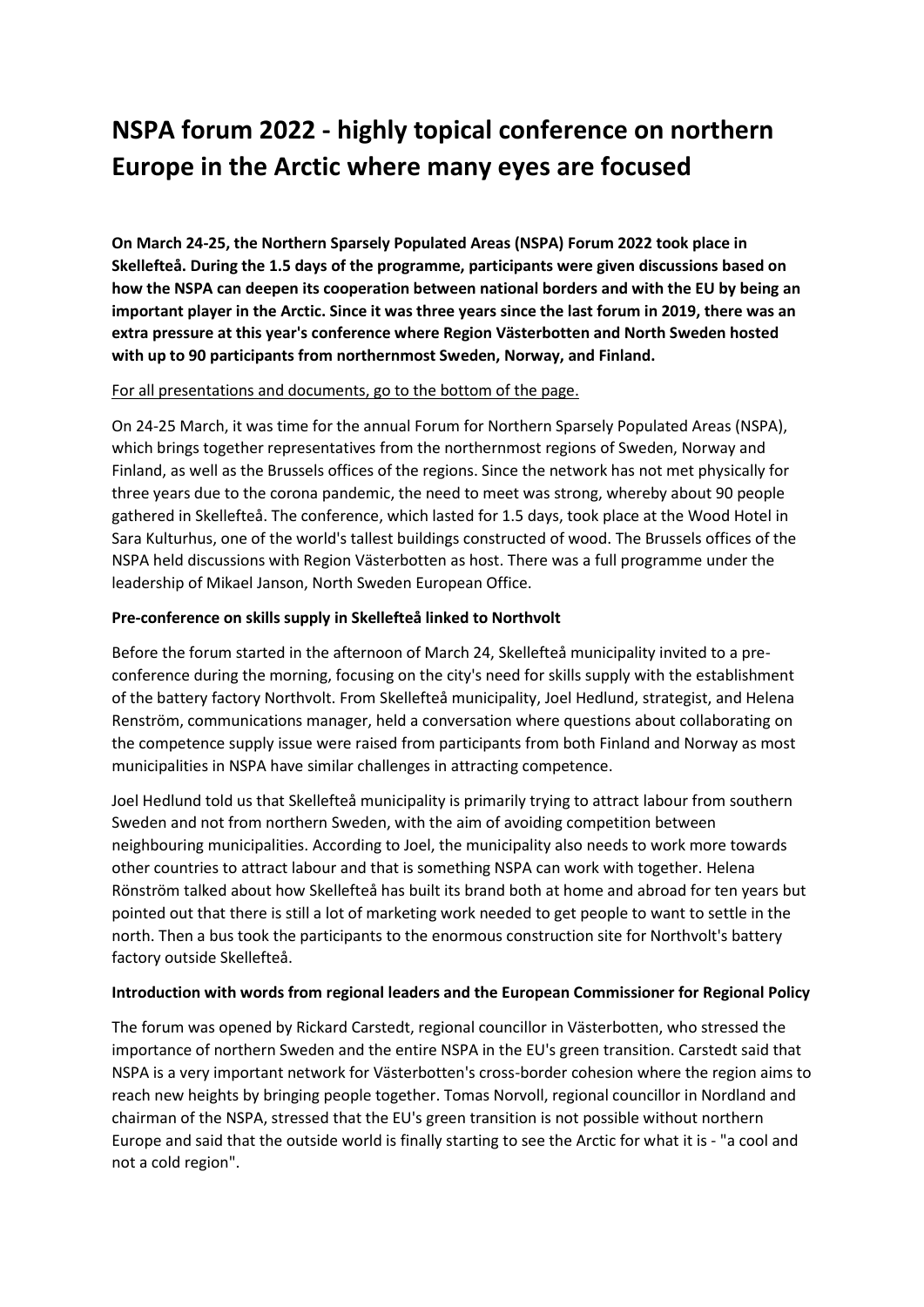Elisa Ferreira, European Commissioner for Cohesion and Reform, then joined the meeting digitally for a keynote speech and offered praise to the NSPA, which she said is a region that has succeeded in turning challenges into opportunities and is also an expert in the EU on the EU's Green Deal.

- NSPA is a key player in the implementation of EU regional policy. You promote collaboration between national borders and regions by talking to each other as you do today, which is very important. One challenge you should continue to work on is to continue to build on strategic benefits in the Arctic to make NSPA attractive," said Elisa Ferreira.

Ferreira also stressed that the NSPA should mobilise all the resources offered by the EU, not only regional policy and highlighted, in particular, the project through the new so-called Technical Support Instrument, which is under her responsibilities, which the eleven regions of northern Sweden and Finland are now entering into to tackle specific territorial challenges. In a supplementary question, the Finnish side highlighted the problems that result from the halting of all exchanges with Russia and the support for new cooperation in northern Europe.

## **Presentations of working groups in four areas with potential for NSPA in the EU**

There followed four interactive sessions conducted by staff from the NSPA's Brussels office, which together formed themselves into four policy areas with the potential for the NSPA to cooperate on issues related to EU policies. The focus areas of the working groups were 1) Arctic natural resources with a focus on bioeconomy 2) and minerals, 3) Arctic conditions as well as strategic advantages in identified areas of strength and 4) the construction of attractiveness in the Arctic linked to skills supply.

Through four short mini-seminars and discussions, the audience was invited to participate in continued dialogue and activities to strengthen cooperation and strategic development work in not only the Brussels arena with the EU, but also at home and cooperation with the support of EU programmes aimed at the NSPA regions. It also laid the foundation for further discussions during the forum.

### **Investments in the Arctic and NSPA**

The first day of the forum was rounded off with discussions on the need for capital and investment in the European Arctic region to which the NSPA is included. Based on the previous OECD study on NSPA and NSPA's involvement in the EU's Arctic policy work, a discussion on the need for investment capital to develop the region and a work to establish an Arctic Investment Platform (AIP) was launched between the regions of the NSPA which has since continued.

Mika Riipi, Regional Council of Lapland and Chair of the Steering Group for AIP presented the work with AIP and noted that the large companies and investments we have seen in recent years are getting hold of capital, but the challenge is for the rest of society and small companies to get funding for their needs for investments. To get a better picture of the situation and establish a cooperation with the EU, a collaboration with the European Investment Fund (EIF) has also been established.

**Minna Leisvuori from the EIF** then presented the study EIF just completed with analyses of the conditions for contributing to an Arctic investment fund within the AIP. She highlighted that NSPA needs a systematic approach to promote entrepreneurship and innovation as the conditions for actors to invest in the Arctic need to be improved. She noted that there is a challenge to get external risk-averse capital to invest in NSPA as they basically do not understand the market based on working in more urban environments. It therefore needs work from AIP and NSPA to in a next step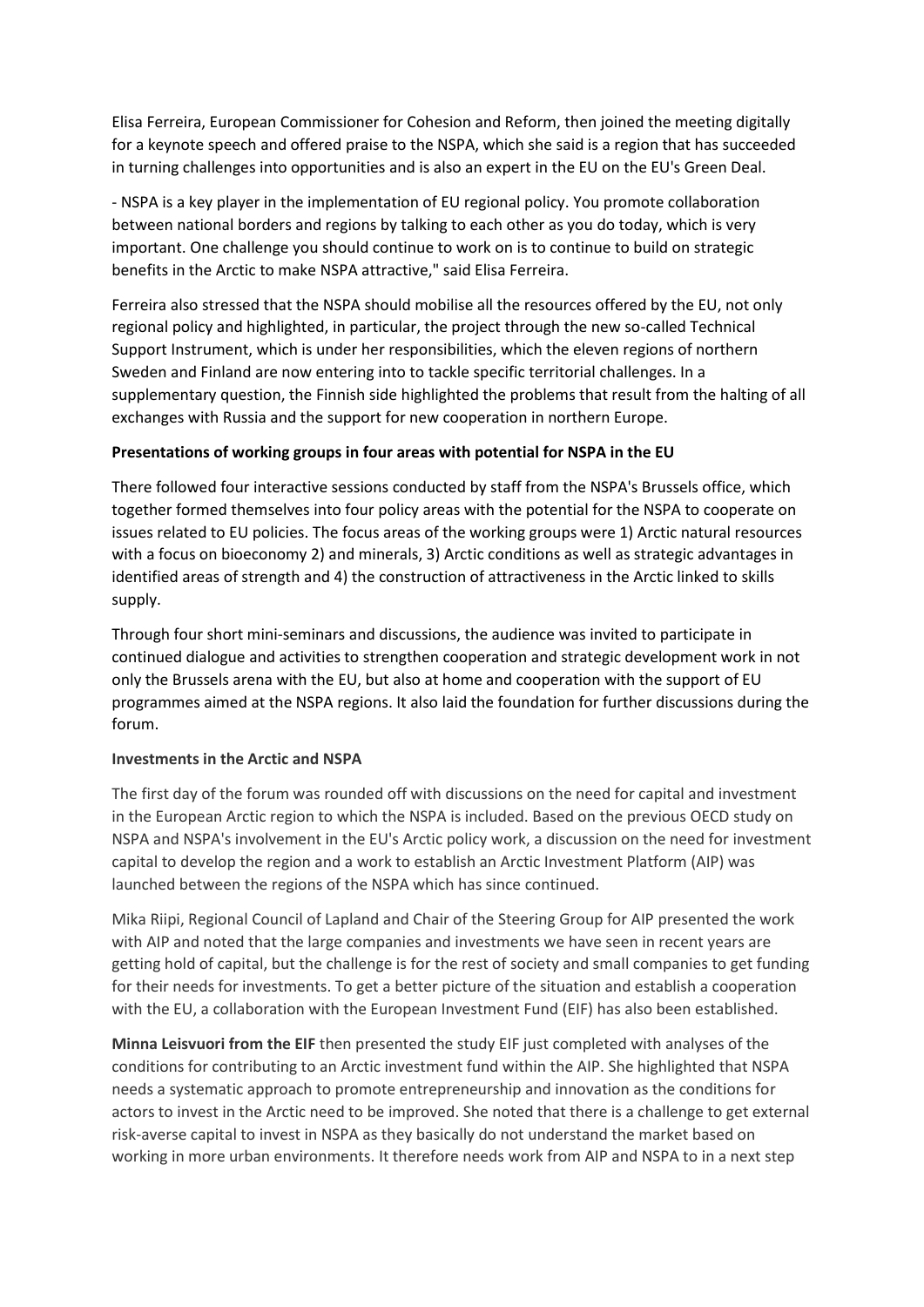be able to allocate external funding in an NSPA-wide fund, which the EIF may also consider contributing to.

**Jörgen Larsson from Inlandsfonden and Region Jämtland Härjedalen** filled in with perspectives from reality and that there are challenges but also opportunities with an AIP to build on in the continued work to free up investment capital in northern Europe.

## **A new Arctic policy for the European Arctic and the NSPA**

The following morning was initiated by **Mads Qvist Frederiksen from the Arctic Economic Council (AEC),** which is a business collaboration across the Arctic region, and the Arctic Council, who told us that many banks and investors choose not to invest in the Arctic because of prejudice or for no real reason. Therefore, he stressed the importance of changing the way we talk about the Arctic even among those who live and work in the Arctic or work to market the region.

"It requires the NSPA to describe itself from a different point of view to attract investors. Highlight everything interesting that we are talking about here today than the territorial challenges and problems that are often highlighted," said Mads Qvist.

Following this, EU's A**rctic ambassador Michael Mann** connected himself to present the EU's new Arctic policy and he praised the active and constructive work of the NSPA and the EU offices to contribute to the policy, which in addition to focusing on security policy and the climate challenge also highlights the need for sustainable growth in the Arctic regions with its large natural resources but also unique competences for the benefit of the entire EU. He pointed out the importance of the NSPA remaining committed and putting pressure on the EU to deliver what is said in the policy and is himself prepared to contribute to opening doors in the EU. Russia's invasion of Ukraine, of course, also greatly affects the Arctic and not least the European Arctic to which the NSPA belongs. It is now even more important for the EU, in cooperation with its actors, to maintain a peaceful, climatesmart and prosperous region. NSPA is a designated partner to the EU.

### **Support from the EU for a forthcoming OECD follow-up study on NSPA**

The last part of the forum was devoted to the follow-up study to the previous OECD study that NSPA is now entering. Mikael Janson, North Sweden, began by talking about the background and how the office drew attention to the Technical Support Instrument (TSI) handled by the European Commission's Directorate-General for EU Reform Agenda (DG Reform) mentioned by EU Commissioner Elisa Ferreira the day before in her speech. From that, an application had been drawn up for the Swedish and Finnish regions and dialogue had been conducted with the Swedish and Finnish governments, which are formally the applicants for this money. The application has now been approved by DG Reform and the OECD has been engaged to carry out the process. Mikael pointed out that this is not just a study, it is more a project and a process that over the next two years will lead to strategies and action plans to build capacity for regional sustainable development in cooperation across the NSPA and better use of the EU's various support for it. The Norwegian regions will also participate, although they cannot benefit from the direct EU funding for the project.

**Thomas Giacoletto, Policy Officer at the European Commission's DG Reform,** talked about the TSI funds and what they are being used for to support reform efforts to achieve the EU's goal of a green and digital transition across the EU and that it is a tool to really contribute to change. He had gained a lot from just the days in Skellefteå and was looking forward to working with all the participants who in one way or another will be involved in the work, even if it is the OECD that holds it. He also welcomed the Norwegian involvement to be part of the process.